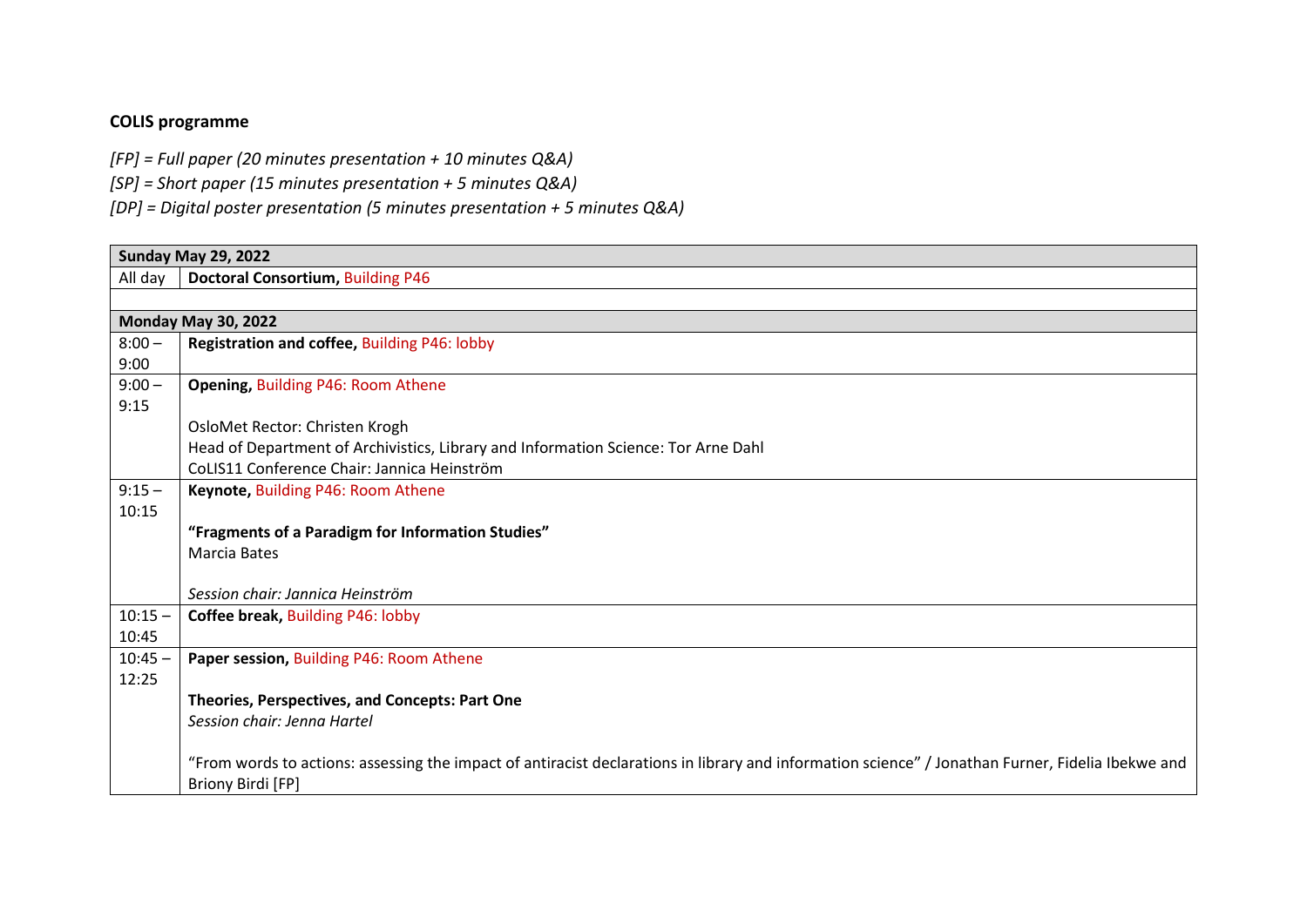|                    | "Are We There Yet?: Feminist Approaches in Information Science" / Mary Greenshields and Lisa M Given [SP]                                                                      |                                                                                                                                                                                                    |  |  |
|--------------------|--------------------------------------------------------------------------------------------------------------------------------------------------------------------------------|----------------------------------------------------------------------------------------------------------------------------------------------------------------------------------------------------|--|--|
|                    | "Fences or Stacks: Theoretical Considerations Regarding References in Patents" / Björn Hammarfelt [FP]                                                                         |                                                                                                                                                                                                    |  |  |
|                    | "Searching for a theory and concept of library diplomacy: a theoretical review" / Randolf Mariano [SP]                                                                         |                                                                                                                                                                                                    |  |  |
| $12:25 -$<br>13:10 | Lunch, Building P46: KK-lounge, third floor                                                                                                                                    |                                                                                                                                                                                                    |  |  |
| $13:10 -$<br>14:50 | Paper session, Building P46: Room Athene                                                                                                                                       | Paper session, Building P48: Room S141                                                                                                                                                             |  |  |
|                    | Physical mental health / information needs                                                                                                                                     | Librarians' role and competencies                                                                                                                                                                  |  |  |
|                    | Session chair: Heidi Enwald                                                                                                                                                    | Session chair: Ola Pilerot                                                                                                                                                                         |  |  |
|                    | "Seeking and avoiding information: a qualitative study of the<br>information behaviour of cancer patients" / Jesper Gabs Jensen,<br>Emil Petersen and Tove Faber Frandsen [FP] | "Understanding information-seeking achievement emotions - exploring a<br>cognitive appraisal theory framework" / Claes Dahlqvist [SP]                                                              |  |  |
|                    | "Risk and vaccine hesitancy during the COVID-19 pandemic" /<br>Alison Hicks and Annemaree Lloyd [SP]                                                                           | "Collaboration between academics and librarians in information literacy<br>instruction at Aalto University following a decentralising restructure" / Tayo<br>Nagasawa [SP]                         |  |  |
|                    | "Theorizing information sources for hope: belief, desire,<br>imagination, and metacognition" / Tim Gorichanaz [FP]                                                             | "Organizing professionalism. A discussion of library professionals' role and<br>competences in co-creation processes" / Camilla Moring and Trine Schreiber<br>[FP]                                 |  |  |
|                    | "Spiritual needs and modern librarianship: a survey of practising                                                                                                              |                                                                                                                                                                                                    |  |  |
|                    | librarians in a Western context" / Pranay Nangia and lan<br>Ruthven [SP]                                                                                                       | "Public libraries in a changed political landscape: results from a survey on<br>political influence on South Swedish public libraries" / Fredrik Hanell, Joacim<br>Hansson and Hanna Carlsson [SP] |  |  |
| $14:50 -$<br>15:20 | Coffee break, Building P46: lobby                                                                                                                                              |                                                                                                                                                                                                    |  |  |
|                    |                                                                                                                                                                                |                                                                                                                                                                                                    |  |  |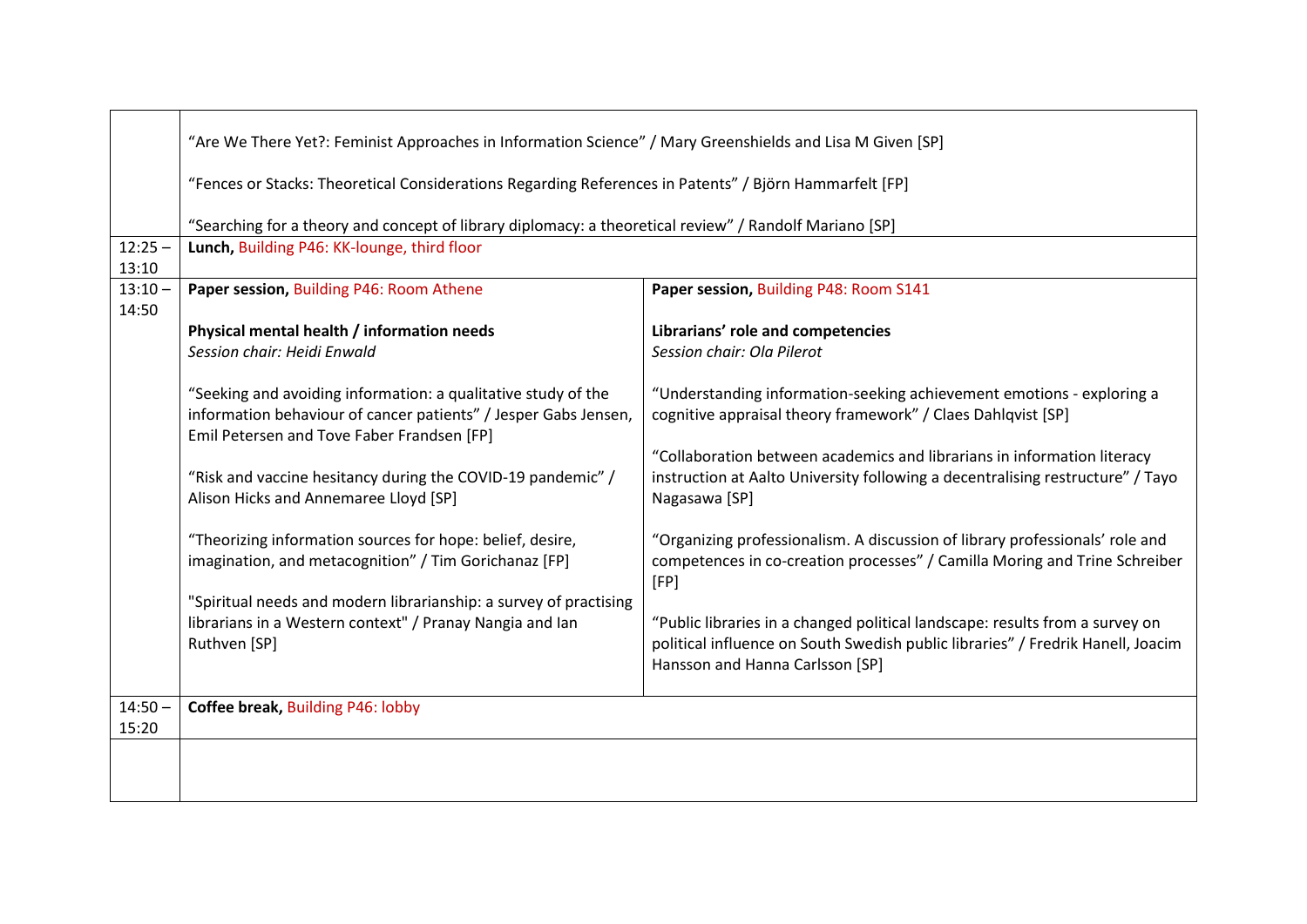| $15:20 -$          | Panel session, Building P46: Room Athene                                                                                                      |  |
|--------------------|-----------------------------------------------------------------------------------------------------------------------------------------------|--|
| 17:20              |                                                                                                                                               |  |
|                    | "LIS and environmental research: what, when, how?"                                                                                            |  |
|                    | Carin Graminius (moderator), Jutta Haider (moderator), Nathalice Cardoso, Björn Ekström, Małgorzata Fedorowicz-Kruszewska and Ola Pilerot     |  |
| $18:30 -$          | <b>Reception, Oslo City Hall</b>                                                                                                              |  |
| 20:00              | <b>Address: Fridtjof Nansens plass</b>                                                                                                        |  |
|                    |                                                                                                                                               |  |
|                    | Note! Please arrive at the City Hall between 18.00 and 18.25. The programme will start promptly at 18.30 with a Welcome Speech by the         |  |
|                    | <b>Mayor of Oslo.</b>                                                                                                                         |  |
|                    |                                                                                                                                               |  |
|                    | Tuesday May 31, 2022                                                                                                                          |  |
| $9:00 -$           | Keynote, Building P46: Room Athene                                                                                                            |  |
| 10:00              |                                                                                                                                               |  |
|                    | "Information Sculpting: shaping information solutions"                                                                                        |  |
|                    | Ian Ruthven                                                                                                                                   |  |
|                    |                                                                                                                                               |  |
|                    | Session chair: Gerd Berget                                                                                                                    |  |
| $10:00 -$<br>10:30 | Coffee break, Building P46: lobby                                                                                                             |  |
|                    |                                                                                                                                               |  |
| $10:30 -$<br>12:00 | Paper session, Building P46: Room Athene                                                                                                      |  |
|                    | Theories, Perspectives, and Concepts: Part Two                                                                                                |  |
|                    | Session chair: Jonathan Furner                                                                                                                |  |
|                    |                                                                                                                                               |  |
|                    | "Derrida and Digital Libraries: Exploring the ImPossibility of Virtual Hospitality" / Juliana Mestre [FP]                                     |  |
|                    |                                                                                                                                               |  |
|                    | "Platform or infrastructure? Perhaps both? Detangling the two concept's knotty cross-articulations" / Shirley Chan and Ann-Sofie Klareld [FP] |  |
|                    |                                                                                                                                               |  |
|                    | "Interrogating Paradata" / Olle Sköld, Lisa Börjesson and Isto Huvila [FP]                                                                    |  |
| $12:00 -$          | Lunch (preparing poster session), Building P46: KK-lounge, third floor                                                                        |  |
| 12:45              |                                                                                                                                               |  |
|                    |                                                                                                                                               |  |
|                    |                                                                                                                                               |  |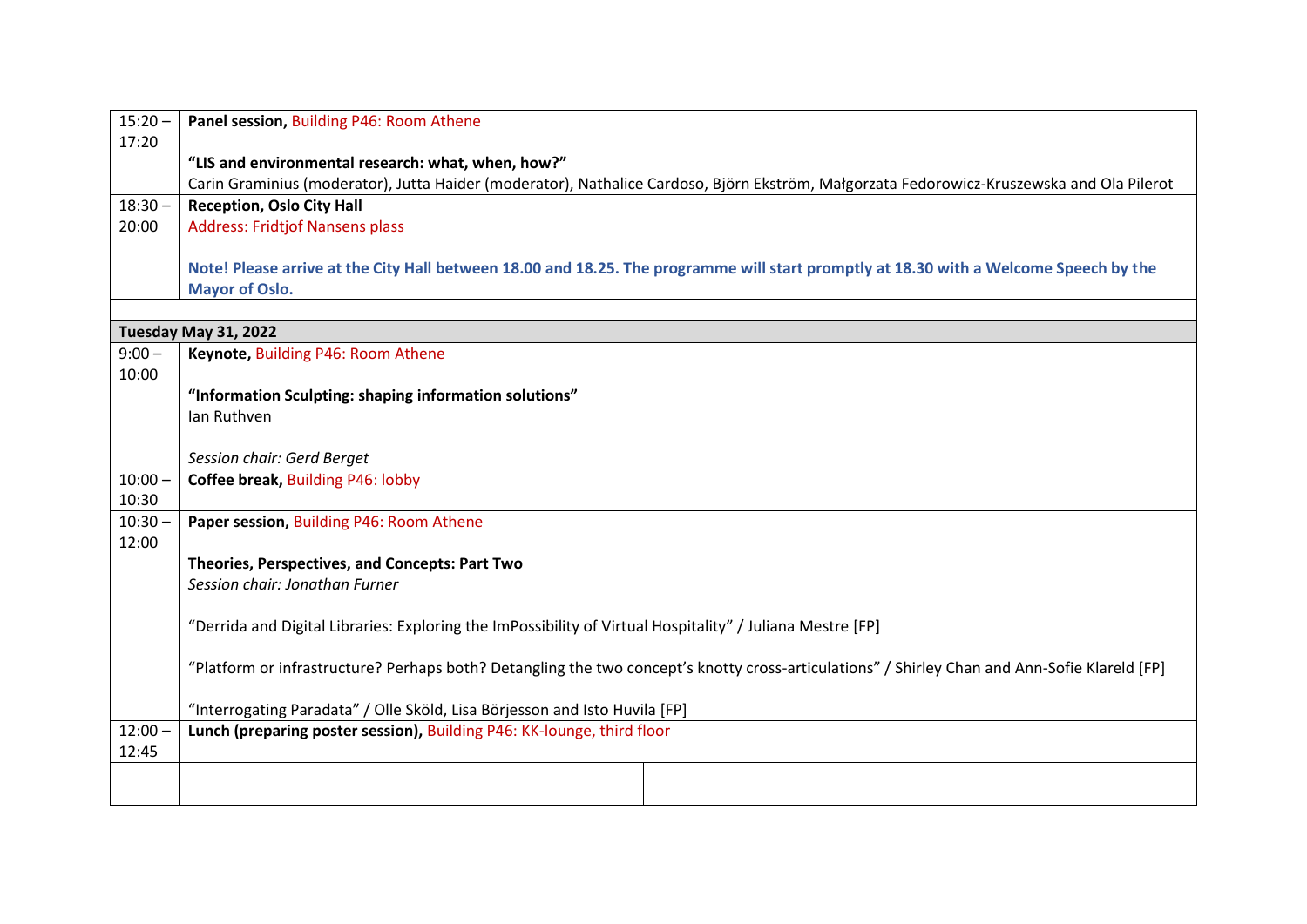| $12:45 -$ | Paper session, Building P46: Room Athene                                | Paper session/Digital poster session, Building P48: Room S141                   |
|-----------|-------------------------------------------------------------------------|---------------------------------------------------------------------------------|
| 14:15     |                                                                         |                                                                                 |
|           | <b>User groups</b>                                                      | <b>Public Libraries and Public Space</b>                                        |
|           | Session chair: Alison Hicks                                             | Session chair: Kim Tallerås                                                     |
|           |                                                                         |                                                                                 |
|           |                                                                         | "Arenas for conflict or cohesion? Rethinking public libraries as potentially    |
|           | "Teenagers in the library: Participatory mediation practices" /         | democratic spheres" / Lisa Engström [FP]                                        |
|           | Janicke Stensvaag Kaasa and Åse Kristine Tveit [FP]                     |                                                                                 |
|           |                                                                         | "Digital first: challenges for public and regional libraries in Sweden" / Karen |
|           | "Is the public library included? An analysis of local government        | Nowé Hedvall, Malin Ögland and Jenny Lindberg [FP]                              |
|           | documentation on the integration of forced migrants in                  |                                                                                 |
|           | Scotland" / Rachel Salzano, Hazel Hall, Gemma Webster and               | "Historical Analysis of Public Reading Spaces in Japan: Municipal Libraries,    |
|           | David Brazier [FP]                                                      | Public Hall Libraries, and Children's Libraries" / Yuko Yoshida [DP]            |
|           |                                                                         |                                                                                 |
|           | "Behaviour of consumers and information providers during a              | "In Search of Informational Balance" / Hugh Samson [DP]                         |
|           | pandemic: analysis of information related to Covid-19 and the           |                                                                                 |
|           | way consumers in social media reacted" / Tom Potash and                 | "Towards a Conceptualization of Information Use: A Survey of Literature on      |
|           | <b>Avshalom Elmalech [FP]</b>                                           | Information Use" / Joan C. Bartlett [DP]                                        |
| $14:15 -$ | Coffee break, Building P46: lobby                                       |                                                                                 |
| 14:30     |                                                                         |                                                                                 |
| $14:30 -$ | Poster booster session (1 minute madness), Building P46: Room Athene    |                                                                                 |
| 15:15     |                                                                         |                                                                                 |
|           | Poster session, Building P46: lobby                                     |                                                                                 |
|           |                                                                         |                                                                                 |
|           | Session chair: Nils Pharo                                               |                                                                                 |
| 16:15     | <b>Visit to Deichman Library</b><br>Address: Anne-Cath. Vestlys Plass 1 |                                                                                 |
| 19:30     |                                                                         |                                                                                 |
|           | <b>Conference dinner</b>                                                |                                                                                 |
|           | Festsalen, Building P52, 2 <sup>nd</sup> floor, OsloMet campus          |                                                                                 |
|           |                                                                         |                                                                                 |
|           |                                                                         |                                                                                 |
|           |                                                                         |                                                                                 |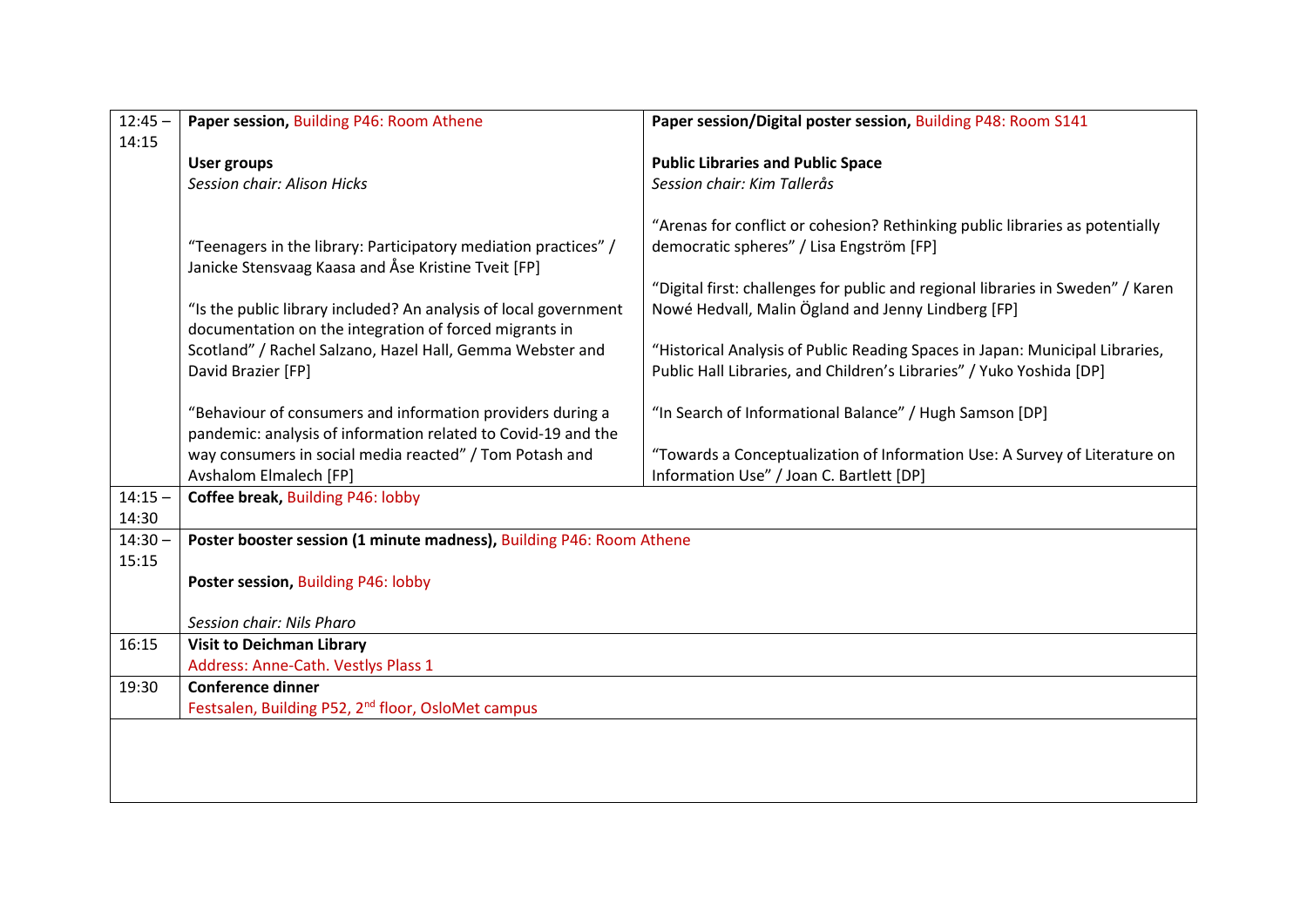|           | Wednesday June 1, 2022                                                                             |                                                                               |  |  |
|-----------|----------------------------------------------------------------------------------------------------|-------------------------------------------------------------------------------|--|--|
| $9:00 -$  | Keynote, Building P46: Room Athene                                                                 |                                                                               |  |  |
| 10:00     |                                                                                                    |                                                                               |  |  |
|           | "Let's talk about information science"                                                             |                                                                               |  |  |
|           | Jack Andersen                                                                                      |                                                                               |  |  |
|           |                                                                                                    |                                                                               |  |  |
|           | Session chair: Ola Pilerot                                                                         |                                                                               |  |  |
| $10:00 -$ | Coffee break, Building P46: lobby                                                                  |                                                                               |  |  |
| 10:30     |                                                                                                    |                                                                               |  |  |
| $10:30 -$ | Panel session, Building P46: Room Athene                                                           |                                                                               |  |  |
| 12:00     |                                                                                                    |                                                                               |  |  |
|           | "Experiential information, body and authority"                                                     |                                                                               |  |  |
|           | Noora Hirvonen (moderator), Lisa Engström, Aira Huttunen, Veronica Johansson and Anna-Maija Multas |                                                                               |  |  |
| $12:00 -$ | Lunch, Building P46: KK-lounge, third floor                                                        |                                                                               |  |  |
| 12:45     |                                                                                                    |                                                                               |  |  |
| $12:45 -$ | Paper session, Building P46: Room Athene                                                           | Digital Paper session, Building P48: Room S141                                |  |  |
| 14:15     |                                                                                                    |                                                                               |  |  |
|           | <b>Information / Embodied Information</b>                                                          | <b>Public libraries</b>                                                       |  |  |
|           | Session chair: Isto Huvila                                                                         | Session chair: Trond Aalberg                                                  |  |  |
|           |                                                                                                    |                                                                               |  |  |
|           | "I can tell he is in a good mood. Embodied aspects of                                              | "The impact and concept of public libraries in the 21st century" / Tomoya     |  |  |
|           | information in human-animal relationship" / Niloofar Solhjoo                                       | Igarashi, Masanori Koizumi and Naomi Wake [FP]                                |  |  |
|           | [FP]                                                                                               |                                                                               |  |  |
|           |                                                                                                    | "Promoting libraries as democratic spaces through governmental and            |  |  |
|           | "Performing information: exploring conceptualisations of                                           | municipal library strategies: Norwegian library strategies post 2014 law      |  |  |
|           | embodied" / Laura Williams [SP]                                                                    | changes" / Marika Kawamoto, Motoko Yamagishi, Håkon Larsen and                |  |  |
|           |                                                                                                    | Masanori Koizumi [FP]                                                         |  |  |
|           | "Algorithmically embodied emissions: the environmental harm                                        |                                                                               |  |  |
|           | of everyday life information in digital culture" / Jutta Haider,                                   | "Topic modelling of diverse events in the 21st century public library: A case |  |  |
|           | Malte Rödl and Sofie Joosse [SP]                                                                   | analysis of New York Public Library" / Motoko Yamagishi, Masanori Koizumi,    |  |  |
|           |                                                                                                    | Michael M. Widdersheim and Tomoya Igarashi [FP]                               |  |  |